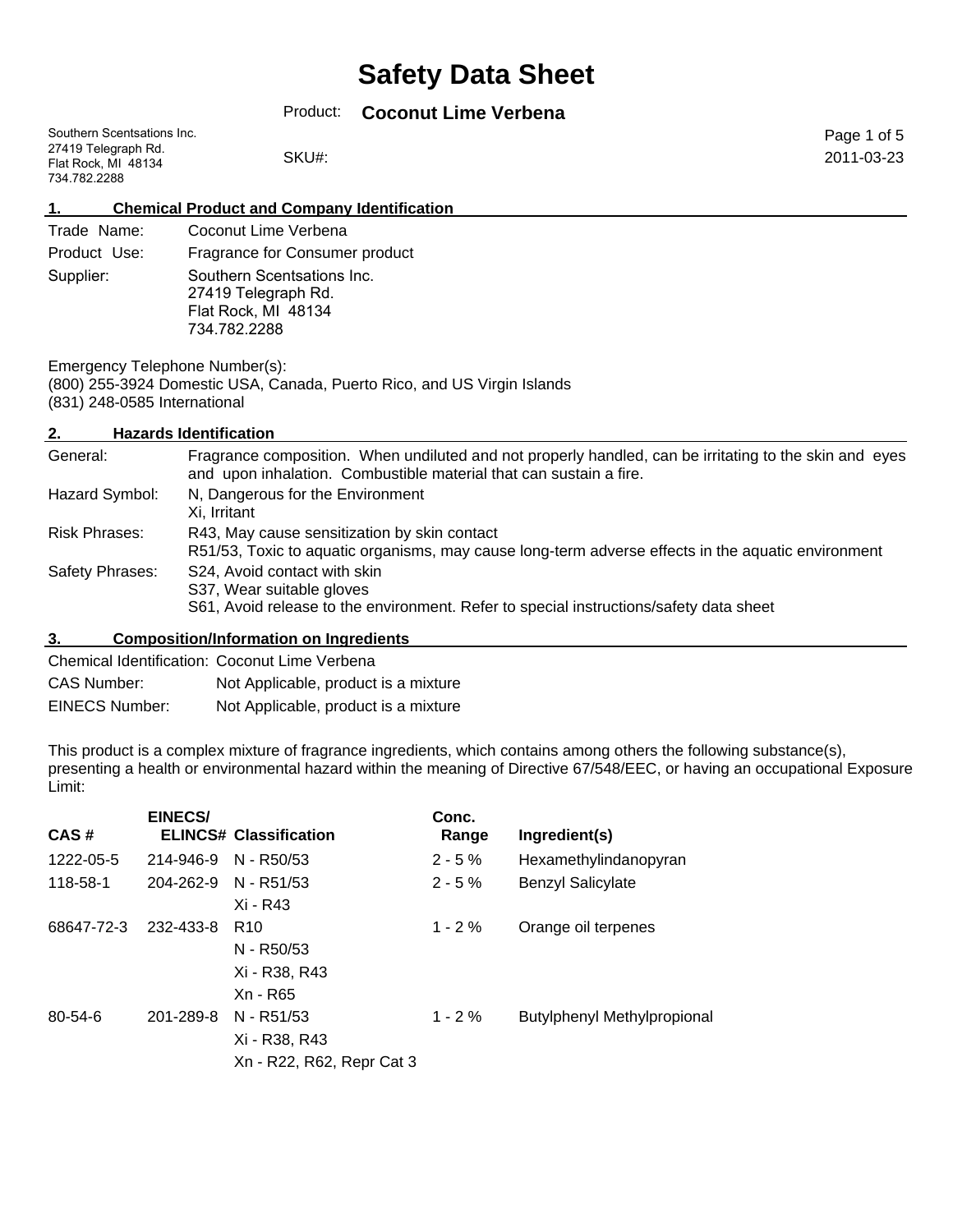# Product: **Coconut Lime Verbena**

|                                                                                          | PIOUUCL.<br>Coconut Lime verpena                                                                                                                                                                                                                      |                           |
|------------------------------------------------------------------------------------------|-------------------------------------------------------------------------------------------------------------------------------------------------------------------------------------------------------------------------------------------------------|---------------------------|
| Southern Scentsations Inc.<br>27419 Telegraph Rd.<br>Flat Rock, MI 48134<br>734.782.2288 | SKU#:                                                                                                                                                                                                                                                 | Page 2 of 5<br>2011-03-23 |
| 4.                                                                                       | <b>First Aid Measures</b>                                                                                                                                                                                                                             |                           |
| Inhalation:                                                                              | Remove from exposure site to fresh air and keep at rest.<br>Obtain medical advice.                                                                                                                                                                    |                           |
| Eye Exposure:                                                                            | Flush immediately with water for at least 15 minutes.<br>Contact physician if symptoms persist.                                                                                                                                                       |                           |
| Skin Exposure:                                                                           | Remove contaminated clothes. Wash thoroughly with water (and soap).<br>Contact physician if symptoms persist.                                                                                                                                         |                           |
| Ingestion:                                                                               | Rinse mouth with water and obtain medical advice.                                                                                                                                                                                                     |                           |
| Others:                                                                                  | Take risk and safety phrases (section 15) into account.                                                                                                                                                                                               |                           |
| 5.                                                                                       | <b>Fire-Fighting measures</b>                                                                                                                                                                                                                         |                           |
| <b>Extinguishing Media:</b>                                                              | Carbon dioxide, dry chemical, foam.<br>Do not use a direct water jet on burning material.                                                                                                                                                             |                           |
| 6.                                                                                       | <b>Accidental Release Measures</b>                                                                                                                                                                                                                    |                           |
| Personal precautions:                                                                    | Avoid inhalation and contact with skin and eyes. A self-contained breathing apparatus is<br>recommended in case of a major spill.                                                                                                                     |                           |
| Spillage:                                                                                | Clean up spillage promptly. Remove ignition sources. Provide adequate ventilation. Avoid<br>excessive inhalation of vapors. Gross spillages should be contained by use of sand or inert powder<br>and disposed of according to the local regulations. |                           |
| Environmental<br>Precautions:                                                            | Keep away from drains, soil, and surface and groundwater.                                                                                                                                                                                             |                           |
| 7.                                                                                       | <b>Handling and Storage</b>                                                                                                                                                                                                                           |                           |
| Handling:                                                                                | Apply according to good manufacturing and industrial hygiene practices with proper ventilation. Do not<br>drink, eat or smoke while handling. Respect good personal hygiene.                                                                          |                           |
| Storage:                                                                                 | Store in a cool, dry and ventilated area away from heat sources and protected from light in tightly closed<br>original container. Avoid plastic and uncoated metal container. Keep air contact to a minimum.                                          |                           |
| Fire protection:                                                                         | Keep away from ignition sources and naked flame.                                                                                                                                                                                                      |                           |
| 8.                                                                                       | <b>Exposure Controls/Personal Protection</b>                                                                                                                                                                                                          |                           |
|                                                                                          | Respiratory Protection: Avoid excessive inhalation of concentrated vapors. Apply local ventilation where appropriate.                                                                                                                                 |                           |
| Eye Protection:                                                                          | Use goggles.                                                                                                                                                                                                                                          |                           |
| <b>Skin Protection:</b>                                                                  | Avoid Skin contact. Use chemically resistant gloves as needed.                                                                                                                                                                                        |                           |
|                                                                                          | Ingredients(s) with EU occupational exposure limit:<br>None to be reported                                                                                                                                                                            |                           |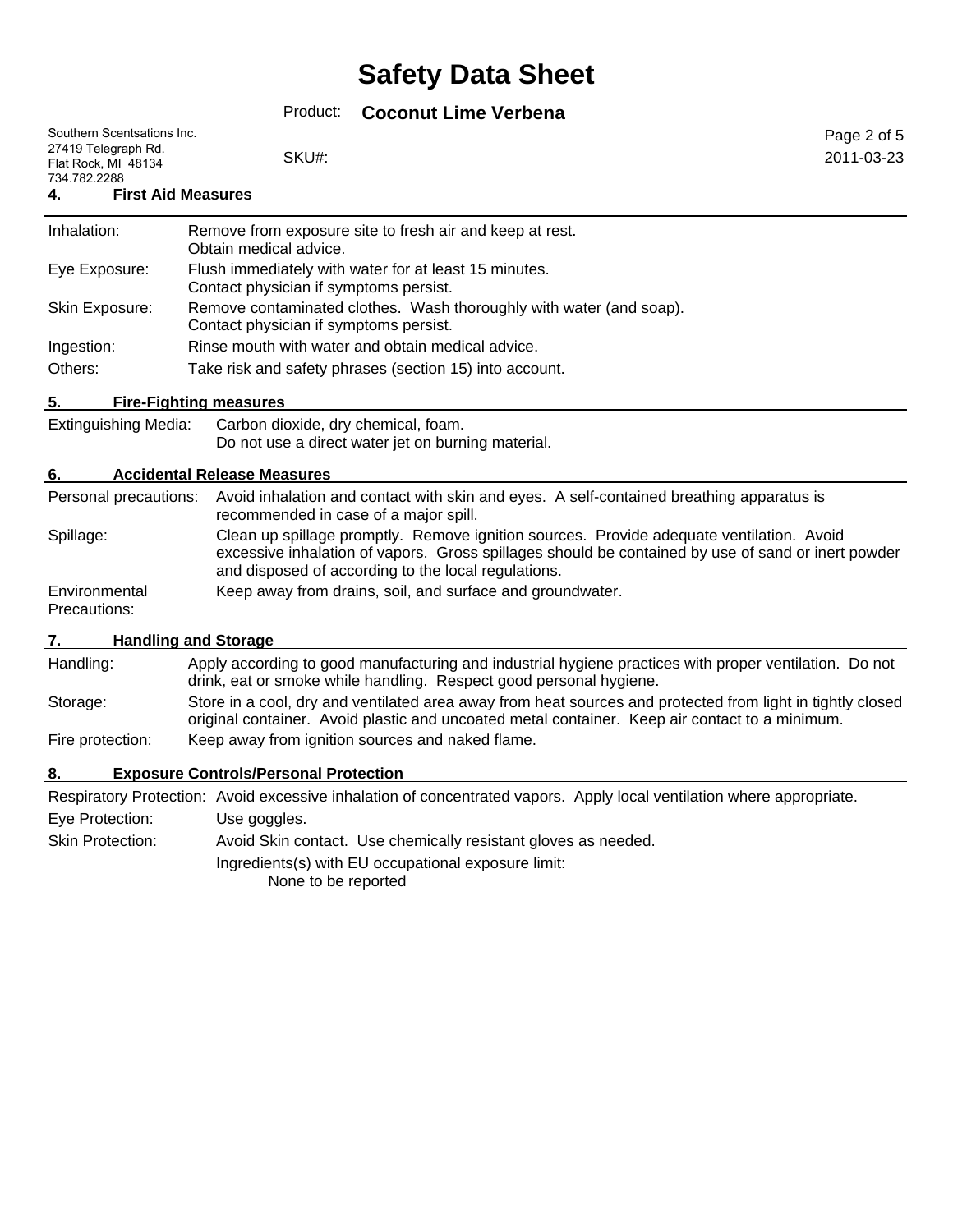### Product: **Coconut Lime Verbena**

| Southern Scentsations Inc. |
|----------------------------|
| 27419 Telegraph Rd.        |
| Flat Rock, MI 48134        |
| 734.782.2288               |

SKU#:

Page 3 of 5 2011-03-23

# **9. Physical and Chemical Properties**

| Appearance:                  | <b>Conforms to Standard</b> |
|------------------------------|-----------------------------|
| Odor:                        | Conforms to Standard        |
| Color:                       | Colorless                   |
| Viscosity:                   | Liquid                      |
| Freezing Point:              | Not determined              |
| <b>Boiling Point:</b>        | Not determined              |
| <b>Melting Point:</b>        | Not determined              |
| Flashpoint:                  | >200 F (93.33 C)            |
| Auto flammability:           | Not determined              |
| <b>Explosive Properties:</b> | None Expected               |
| Oxidizing properties:        | None Expected               |
| Vapor Pressure (mmHg@20 C):  | 0.0833                      |
| %VOC:                        | 5.5918                      |
| Specific Gravity @ 25 C:     | 0.9100                      |
| Density @ 25 C:              | 0.9070                      |
| Refractive Index @ 25 C:     | 1.4540                      |
| Soluble in:                  | Oil                         |
|                              |                             |

#### **10. Stability and Reactivity**

Reactivity: Presents no significant reactivity hazard, by itself or in contact with water. Avoid contact with strong acids, alkali or oxidizing agents.

Decomposition: Carbon monoxide and unidentified organic compounds may be formed during combustion.

#### **11. Toxicological Information**

Based on the ingredients in this preparation and their concentrations according to the conventional method of Directive 99/45/EC classified as:

#### R43, May cause sensitization by skin contact

| 118-58-1   | 204-262-9 | $2 - 5\%$  | Benzyl Salicylate                  |
|------------|-----------|------------|------------------------------------|
| 68647-72-3 | 232-433-8 | $1 - 2 \%$ | Orange oil terpenes                |
| 80-54-6    | 201-289-8 | $1 - 2 \%$ | <b>Butylphenyl Methylpropional</b> |

#### **12. Ecological Information**

Based on the ingredients in this preparation and their concentrations according to the conventional method of Directive 99/45/EC classified as:

|           |           |            | R51/53, Toxic to aquatic organisms, may cause long-term adverse effects in the aquatic environment |  |
|-----------|-----------|------------|----------------------------------------------------------------------------------------------------|--|
| 1222-05-5 | 214-946-9 | $2 - 5 \%$ | Hexamethylindanopyran                                                                              |  |

#### **13. Disposal Conditions**

Dispose of according to local regulations. Avoid disposing into drainage systems and into the environment.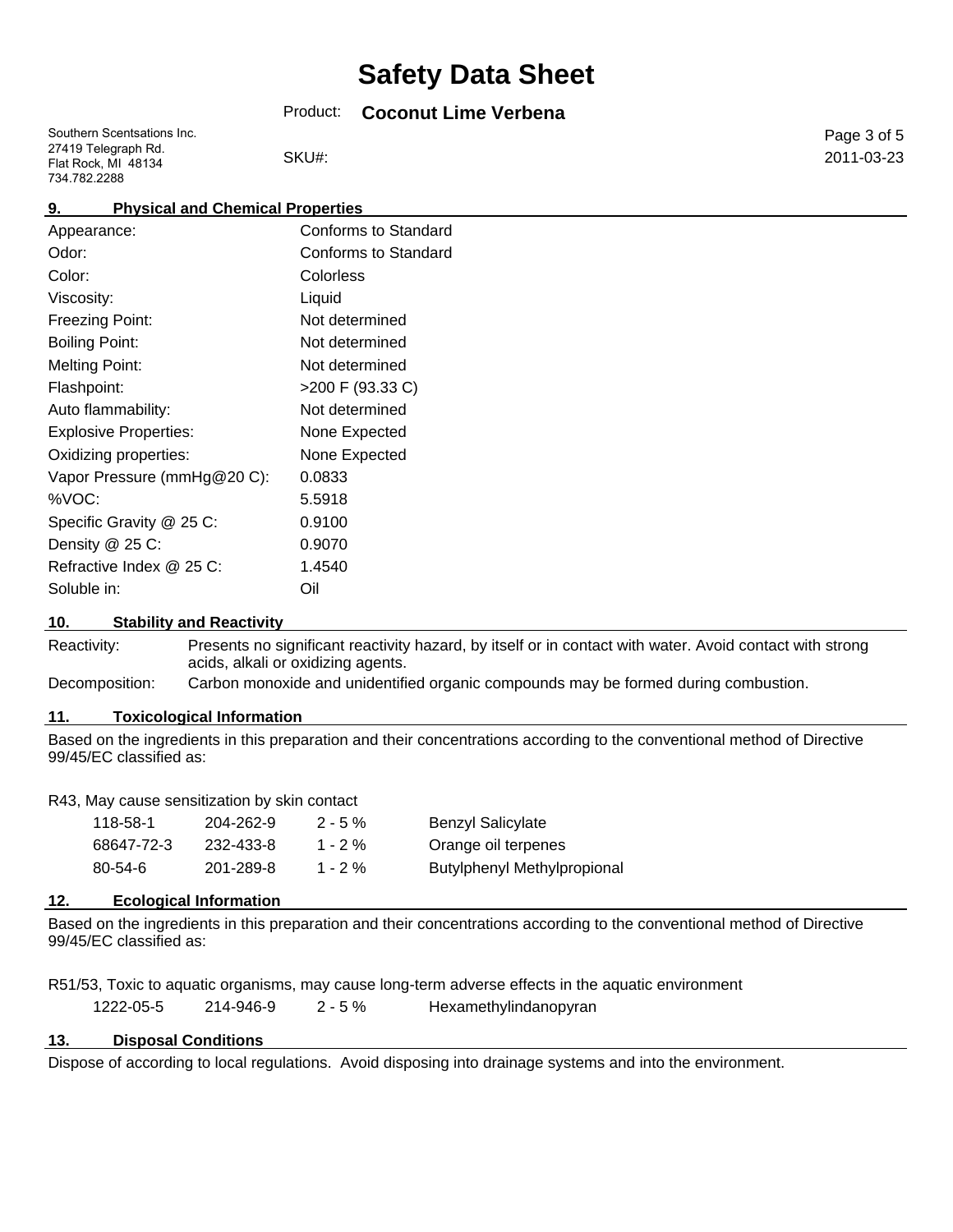|                                                            |                         | Product: Coconut Lime Verbena |             |
|------------------------------------------------------------|-------------------------|-------------------------------|-------------|
| Southern Scentsations Inc.                                 | Product#: <b>306123</b> |                               | Page 4 of 5 |
| 27419 Telegraph Rd.<br>Flat Rock, MI 48134<br>734.782.2288 | SKU#:                   |                               | 2011-03-23  |
| <b>Transport Information</b><br>14.                        |                         |                               |             |
|                                                            |                         |                               |             |

| Regulator                                                     | <b>Class</b> | <b>Pack Group</b>                   | <b>Sub Risk</b> | UN-nr. |
|---------------------------------------------------------------|--------------|-------------------------------------|-----------------|--------|
| U.S. DOT (Non-Bulk)                                           |              | Not Regulated - Not Dangerous Goods |                 |        |
| <b>Chemicals NOI</b>                                          |              |                                     |                 |        |
| <b>ADR/RID (International Road/Rail)</b>                      |              |                                     |                 |        |
| <b>Environmentally Hazardous</b><br>Substance, Liquid, n.o.s. | 9            | Ш                                   |                 | UN3082 |
| <b>IATA (Air Cargo)</b>                                       |              |                                     |                 |        |
| <b>Environmentally Hazardous</b><br>Substance, Liquid, n.o.s. | 9            | Ш                                   |                 | UN3082 |
| <b>IMDG (Sea)</b>                                             |              |                                     |                 |        |
| <b>Environmentally Hazardous</b><br>Substance, Liquid, n.o.s. | 9            | Ш                                   |                 | UN3082 |

### **15. Regulatory Information**

| Classification Packaging/Labeling: | Directive 92/32/EC                                                                                                                                  |
|------------------------------------|-----------------------------------------------------------------------------------------------------------------------------------------------------|
| Hazard Symbol:                     | N, Dangerous for the Environment<br>Xi. Irritant                                                                                                    |
| Risk Phrases:                      | R43, May cause sensitization by skin contact<br>R51/53, Toxic to aquatic organisms, may cause long-term adverse effects in the aquatic environment  |
| Safety Phrases:                    | S24, Avoid contact with skin<br>S37, Wear suitable gloves<br>S61, Avoid release to the environment. Refer to special instructions/safety data sheet |

## Contains:

| 1222-05-5     | 214-946-9 | $2 - 5%$   | Hexamethylindanopyran              |
|---------------|-----------|------------|------------------------------------|
| 118-58-1      | 204-262-9 | $2 - 5%$   | <b>Benzyl Salicylate</b>           |
| 68647-72-3    | 232-433-8 | $1 - 2\%$  | Orange oil terpenes                |
| $80 - 54 - 6$ | 201-289-8 | 1 - 2 $\%$ | <b>Butylphenyl Methylpropional</b> |